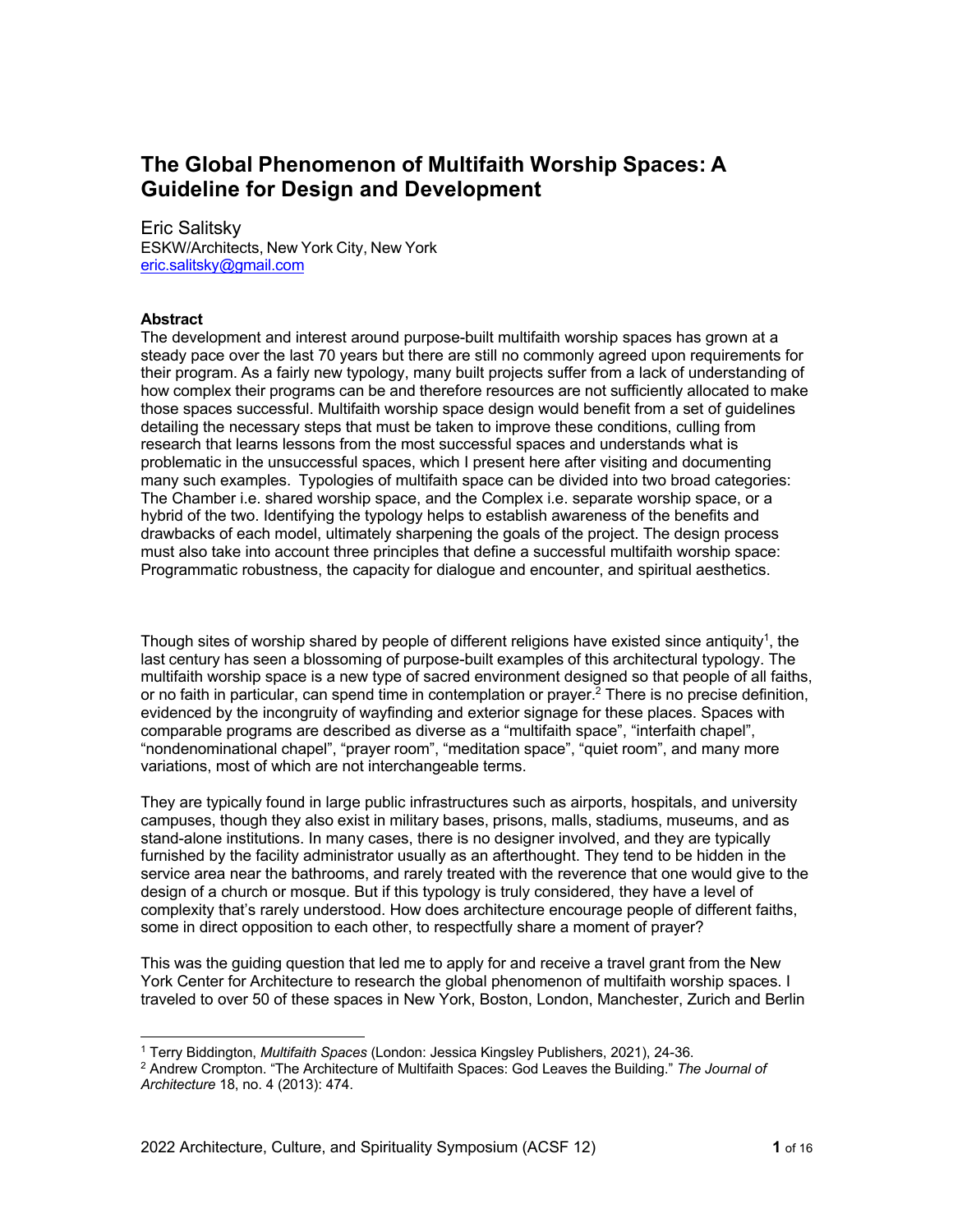to document the various ways that both architects and laypeople have attempted to solve the inherent issues involved in accommodating the prayer needs of various religions in a single space.

Multifaith worship spaces not only serve an important spiritual role in post-secular society by serving a practical need (a place to worship in a public setting) but often promote, by design, interreligious encounters and multiculturalism, showcasing how diversity in religious inclusion helps encourage the acceptance of religious and ethnic minorities within a multicultural landscape.3 Unfortunately, many spaces fail to reach the fullest expression of these principles due to a lack of financial investment, design consideration, and awareness of successful precedents.

Because this is a new building typology, there are few well-known precedents and sparse guidelines to follow, so each multifaith worship space varies greatly from one to the next. While there is much scholarship on the history and sociological background of these spaces, the fact that so many of them suffer from similar design mistakes shows how designers of multifaith worship spaces could benefit from a set of guidelines and best practices compiled from the lessons learned from previously built examples. After visiting a significant amount of these places, patterns began to emerge around the most thoughtful solutions, and the following essay serves as a suggestion of best practices based on my observations.

While contemporary multifaith worship spaces are a global phenomenon, with most of the examples appearing in North America and Europe, the six cities chosen for my field research were selected based on the density of examples in a specific city or region, or if there were exceptional examples within a given city. I will confess that my scholarship in published explorations of this typology is limited and therefore my assessments are based mostly on my investigations in the field and my observations about their usage. This also included meeting with scholars who study these spaces, architects who designed them, and chaplains and administrators who manage them, in order to understand how multifaith spaces come to be and how they are occupied. It was also important to me to experience the spaces myself as a user when possible by sitting and spending time in contemplation while also observing the coming and going of other users, as well as photographing the spaces when it was respectful to do so. Therefore, since my research is weighted more on field observations than published references, I see this essay as a hypothesis rather than a finished work, and intend to examine how these guidelines hold up to other academic resources as I continue this research in the future.

Though some of my prescriptions for successful multifaith space design are admittedly subjective, as "sacredness" is not an easily definable architectural concept, the principles I have gathered are generally common sense: Evaluations on whether the final product fulfilled the initial goals of the design committee and historically accepted aesthetic moves for sacred architecture (light, scale, texture, etc.). Gathering these observations into a set of guidelines led to a categorization of three general principles of a successful multifaith worship space. Each individual space I visited was judged based on whether the project in question achieved the following:

## **Principle 1: Programmatic Robustness**

Are all religious spatial requirements represented to the fullest extent with all ritual needs accounted for? It is not enough to just remove religious symbols to neutralize the space of iconography, there are many other elements to consider: multiple orientations of prayer; posture of the worshipers and respective movable furniture to accommodate standing, sitting, kneeling, or

<sup>3</sup> Marian Burchardt and Maria Chiara Giorda. "Geographies of Encounter: The Making and Unmaking of Multi-Religious Spaces—an Introduction," in *Geographies of Encounter*, ed. Marian Burchardt and Maria Chiara Giorda (Cham: Palgrave Macmillan, 2021), 3.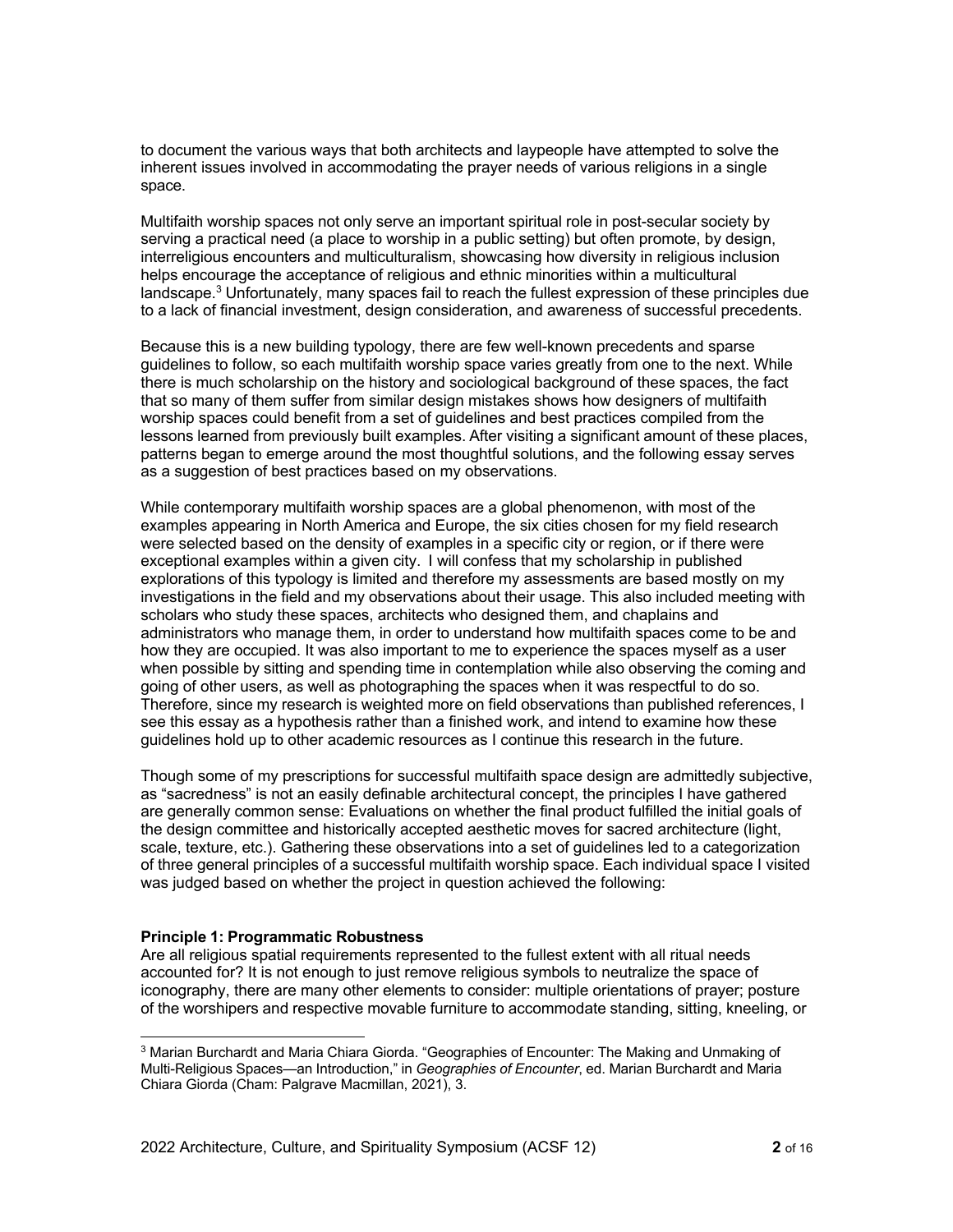prostration; storage and accessibility of ritual items, prayer and study books, prayer rugs, meditation cushions, etc.; and methods for accommodating multiple faith worshipers at once through sound and visual barriers and sufficient space. This principle can only be accomplished through extensive demographic research and clear understanding of who the end-users will be both in the short and long term.

## **Principle 2: Capacity for Encounter and Dialogue**

How does the multifaith worship space encourage people of different backgrounds to share space and create mutual respect? Even if diverse religious needs are accommodated for, it's also essential that users feel comfortable in the space, and should be encouraged to acknowledge the religious "other" that shares the space with them in order to dissipate tension and cultivate camaraderie.

Though there are many ways this can be accomplished, two general approaches emerged that divide multifaith worship spaces into two spatial categories, which I have designated as the Complex and the Chamber. The Complex allocates separate prayer rooms for each faith that they do not need to share with other groups. This can be multiple rooms off of an anteroom or it could also be a courtyard or multiple sites on a campus. This decreases tension but also limits interfaith exposure. The Chamber is a single room that is shared by all different faith groups. It is more common, generally due to budget constraints, a lack of priority from the larger facility, or the conditions of renovating an existing space. They tend to need much more chaplaincy or administrative support as there may occasionally be moments of tension, but the capacity for encounter is greater since users are forced to share space and recognize others who use the space differently from them.

## **Principle 3: Spiritual Aesthetics**

While a feeling of spirituality in a space is subjective to each individual, it is clear when not even the slightest attempt has been made to induce a spiritual environment, something frustratingly common in multifaith worship spaces. Many are set up with limited funding, so first and foremost a space for multifaith worship must be created, and then aesthetics are considered if there are leftover funds. This is understandable in certain situations, though when aesthetics are considered from the outset, the spaces are not only more enjoyable to use but also function more harmoniously. But there is also a phenomenon where even well-funded spaces are left intentionally bland in order to maintain denominational neutrality.4 The reasoning behind this is that a shared worship environment can only be functional if there is "unity by exclusion"5, meaning that it must be stripped of not just religious iconography, but anything that could result in meaning-making that could be interpreted as denominational and therefore exclusionary. This is a position that should be challenged, evidenced by many successful precedents that achieve necessary iconographic neutrality while also evoking a spiritual ambiance through design creativity.

## **Demographic Research**

The first of the three principles that result in a successful multifaith worship space is the necessity of that space to have programmatic robustness. This is the consideration of the complexity of needs that end-users require in order to use this space. A multifaith worship space cannot just be an empty unprogrammed room, it has to be thoughtfully designed and furnished with its potential end-users in mind. For people who intend to use this space for prayer, all religious spatial requirements should be represented to the fullest extent feasible with all ritual needs accounted for. But the program of a multifaith worship space cannot only be limited to prayer, it must also consider how secular and spiritual people will use the space and what other activities beyond

<sup>4</sup> Crompton, 487.

<sup>5</sup> Ibid, 479.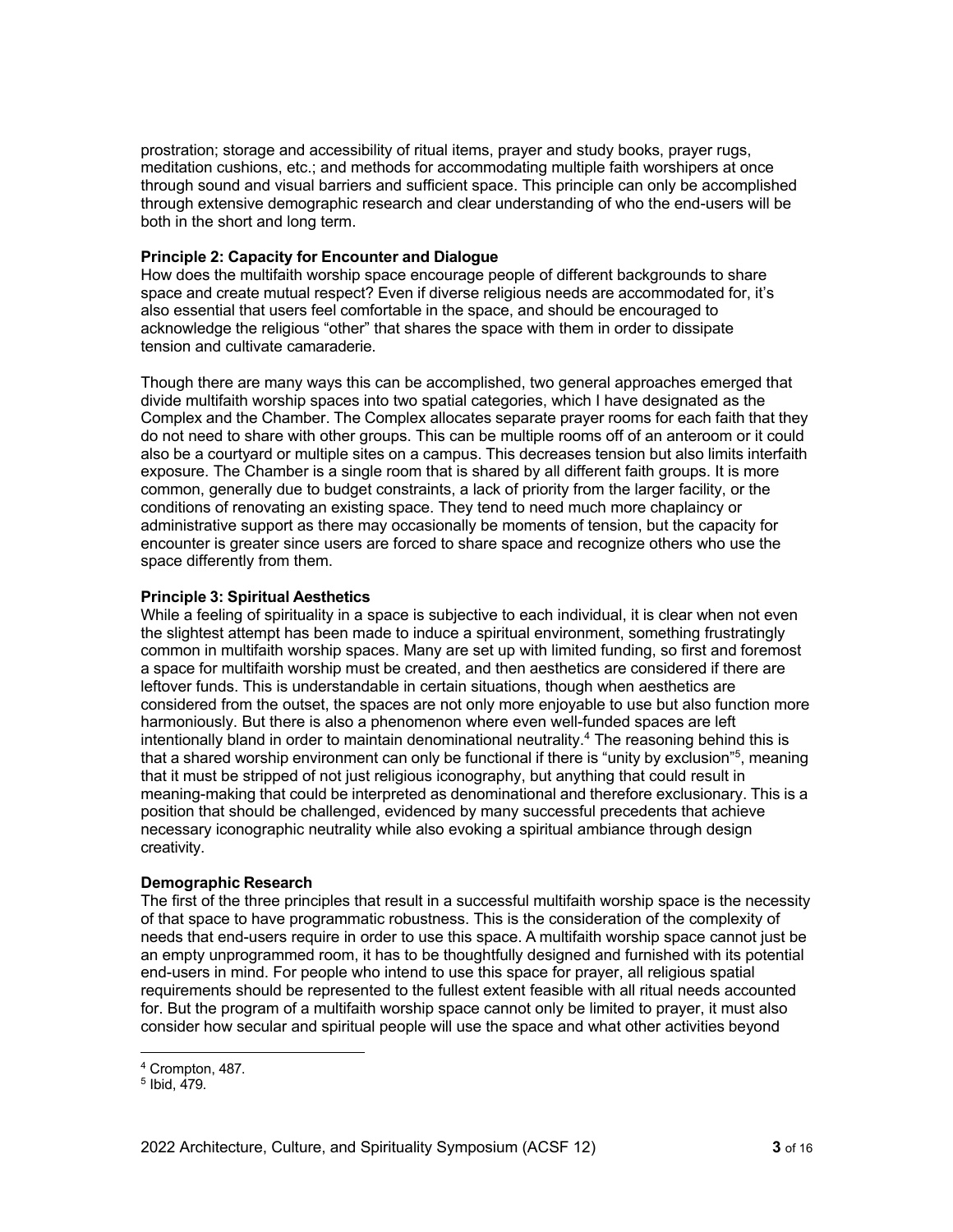prayer should be included such as interfaith dialogue, lectures, workshops, etc. This will require a level of negotiation on the planning side to account for these varying activities by both understanding what those activities will be and how they will coexist together in a shared space. Therefore, the space in question cannot be simply a church layout with iconography removed because there are many modes of prayer and reflection that are not compatible with a traditional church layout. Some of these elements that must be considered when planning out a multifaith worship space are: different seating orientations, different postures of worship and meditation (standing, sitting on furniture, sitting on the ground, kneeling, and prostrating), the availability of ritual items, prayer and study books (and therefore the need for storage), and how to accommodate multiple people at once who are using the space for different reasons (this could be through sound barriers, visual barriers, or simply having sufficient space).

In order to account for all these activities and requirements, it is necessary to conduct thorough demographic research in the initial planning stages of a multifaith worship space. While the intention of the space is to provide a location for people of multiple faiths to be able to pray, reflect, participate in spiritual activities such as guided meditation, or have small group gatherings, choosing which traditions and practices to accommodate will vary greatly depending on geography, population, and demand. It would be impractical to attempt to accommodate every existing religion, but a multifaith worship space cannot only accommodate the largest religious groups in the catchment area because multifaith worship spaces should also provide prayer space for minority groups, especially when the dominant religion already has sufficient prayer spaces in the area. Therefore it is important to find a balance between realistic demand for worship space and the aspiration to provide hospitality for all religious and non-religious worldviews.

Researching what program needs to be included in the multifaith worship space, which groups will be represented, and what those groups require spatially, is typically the responsibility of the designer or architect. But even in a scenario where there is a committed designer who is providing this research (which is not always the case) it is also the responsibility of the facility manager or administrator to provide that information. While investigating demographics and statistics is an important part of the process, it is also essential to approach the religious communities themselves and give them opportunities to contribute. No religion is monolithic and there will be variations in practice and preference in any community. Personalities and relationships matter and communities need to be made to feel welcome. It is not enough to provide a space for them, they need to be part of the process as it's a space that they are meant to use and they need to be given a forum to express their needs. In fact, some communities may need to be given permission to share their needs and made to feel safe before doing so. Local religious, spiritual, and secular community groups will have insight into their needs that the designer may not have foreseen, as the intricacies of ritual and social taboos are unique to them and their community members.

Another consideration during the research phase is long-term changing demographics. It is important to consider what the multifaith worship space might look like in 10 years, 20 years, and even 50 years, and how it will be able to adapt to changing demographic shifts over time. The Brandeis University Chapels in Waltham, Massachusetts, designed by Max Abramowitz, serve as a useful case study for considering how multifaith spaces require the ability to adapt to changing demographics since they have been around long enough to see the effect of demographic shifts and the consequences of a rigid design.

Built in 1955, three chapels were built on a landscaped site surrounding a pond, representing the three recognized faiths on campus: Catholic, Protestant, and Jewish. These chapels were built bespoke to the three specific faiths, each curved brick sanctuary responding to a specific denominational program, and therefore never designed to be adaptable to change. While the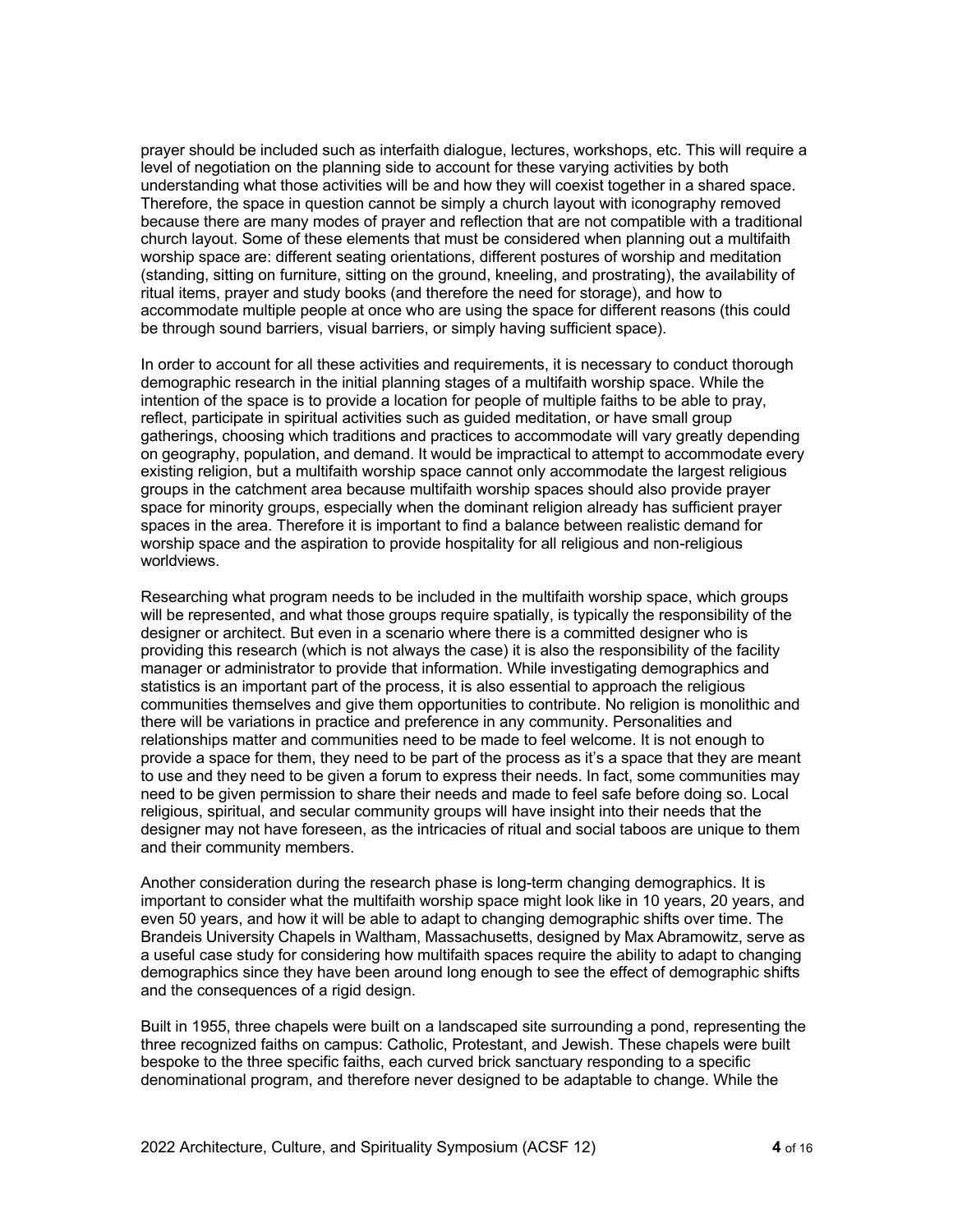Catholic and Jewish chapels still see frequent usage, the Protestant chapel remains mostly unused since there isn't a mainline Protestant group on campus to continue its usage and there is internal tension on who should be the inheritors of that space. $6$ 

Furthermore, student groups representing other religions have been established over the last 70 years, but they have yet to be represented on that site. In fact, the wayfinding signage on the site of the three chapels orients the visitor to a fourth location: a Muslim worship space found in the basement of the student center next to the cafeteria. Hindus and Buddhists have also been provided with a "Dharmic Prayer Space", a shared worship room in the student center. While it is clear that space and funds are limited for this type of program, the fact that these newer prayer rooms are separate and less grandiose could create an impression of a lack of priority for Muslim, Buddhist, and Hindu students.

Researching current demographics and allowing for flexibility in the case of changing demographics in the future is therefore an essential aspect of multifaith space planning. While a top-down approach is an effective way to represent the aspirations of the planning committee, and bottom-up dynamics occurs when members of local communities initiate the design process, a "meso-level" approach should also be considered, which engages with local community members and end-users, both religious and secular, to participate in the planning process. A meso-level approach is essential to the planning process because it creates a dialogue between the planners and the end users and can balance the desired goals of the project with existing demographic challenges that will determine the outcome of the space in the near and distant future.<sup>7</sup>

## **Typologies**

One of the issues with codifying multifaith worship spaces is that there is very little agreement about what they are and who they are meant to service. That's why there are so many different names attributed to them, and none of these names have any commonly understood definition; They could all be describing the same room. Since there are no well-known precedents and few established guidelines to follow, each multifaith worship space varies greatly from one to the next in substance as well as description and it is not always easy to know which spaces were designed as a quiet place for individual meditation, which spaces were meant to accommodate group worship, and which to do both.

Though there is no standardization in multifaith worship space design, by looking at the intended end-goals of the space, we can distinguish between two types of spaces: Universalist and multifaith. The main difference between the two is the universalist prayer room is nondenominational while the multifaith prayer room is interdenominational. Architecturally, nondenominational prayer spaces have little spatial standards beyond scrubbing the room of any iconography and are more conducive to meditation, quiet contemplation, wedding ceremonies or frontal worship that doesn't require ritual items. When the goal of the space is limited to these modes of activity, they are certainly acceptable and many are architecturally breathtaking but when the goal is religious inclusion, they are not ideal. This is because by removing program, they don't necessarily consider the variety of religious prayer requirements for people of different backgrounds or traditions, which often leads to unintentional Christian-centrism in their conception of prayer. By contrast, a multifaith prayer space is interdenominational because they intentionally affirm the depth of religious requirements for end-users of various backgrounds and

 $6$  Professor Wendy Cadge of Brandeis University in discussion with the author, June 2019 <sup>7</sup> Luca Bossi and Maria Chiara Giorda. "The 'Casa delle religioni' of Turin: A Multi-Level Project Between Religious and Secular." in *Geographies of Encounter*, ed. Marian Burchardt and Maria Chiara Giorda (Cham: Palgrave Macmillan, 2021), 206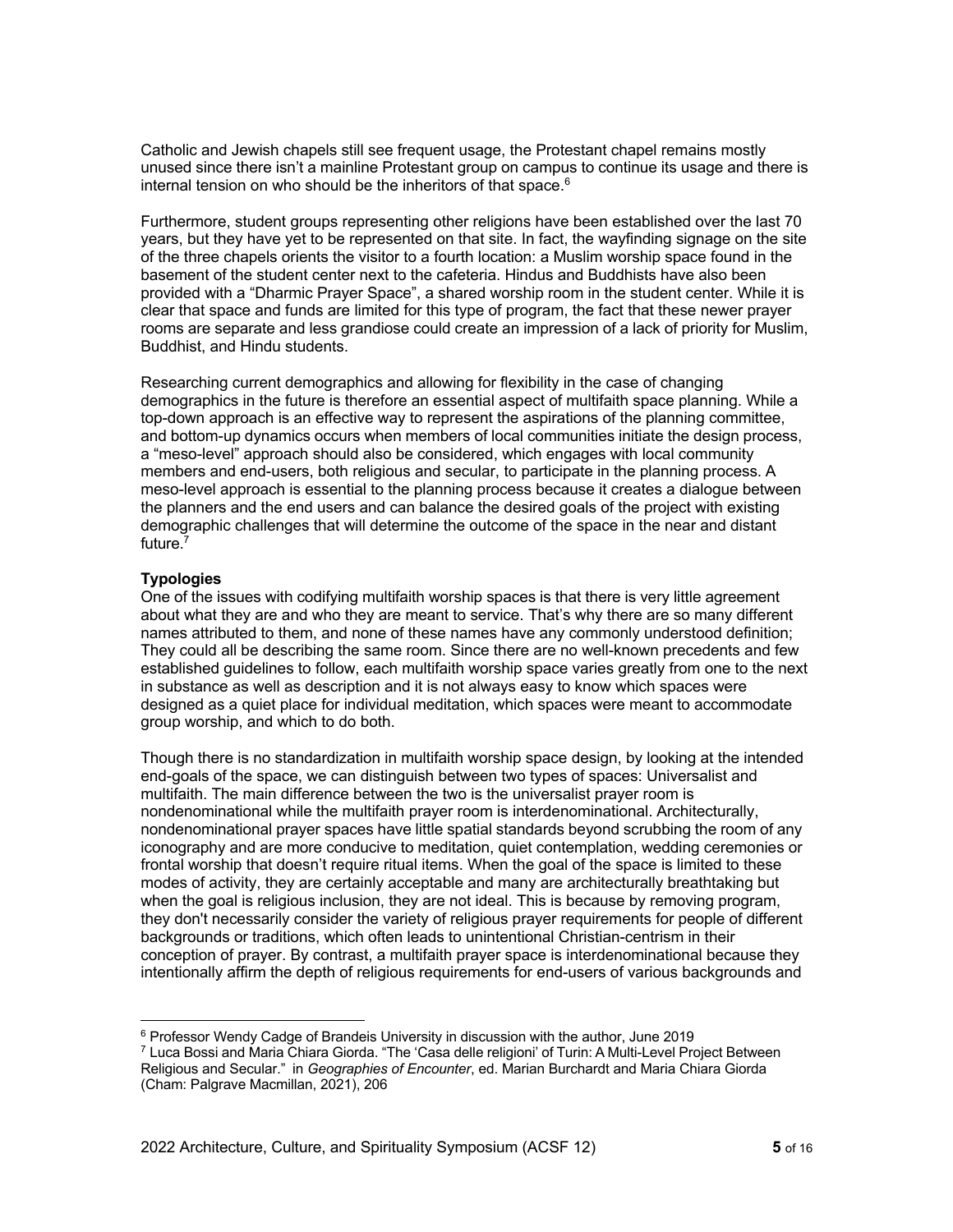traditions from the earliest planning and research stages.<sup>8</sup>

Since the goal of this essay is to focus on spaces that are inclusive of various expressions of prayer, reflection, and meditation, analyzing universalist/nondenominational prayer spaces is outside of the scope. But nondenominational spaces are still of interest within a multifaith landscape because of their usefulness in creating a spiritual setting without relying on religious symbolism. Because of this shared position, universalist/nondenominational spaces are often mistakenly referred to as multifaith spaces in signage and description, which further complicates the lack of shared nomenclature when discussing multifaith worship spaces. Though removing program and iconography can create a suitable environment for some forms of worship, mediation, and contemplation, it is not sufficiently inclusive of modes of prayer that require different seating arrangement, ritual items, and other religious requirements often uncovered during demographic research. When described as "rooms of silence", "quiet rooms", or "meditation rooms", there is no reference to religious practice and therefore these rooms have a secular connotation (though often rooms with these descriptions contain prayer books and prayer rugs, and may lean toward multifaith), whereas when these rooms are described as "chapels" or "prayer rooms" the religious connotation excludes any form of non-Christian worship and only considers a Christian-centric form of prayer. Both of these categories are problematic and therefore when designing multifaith worship spaces one should be careful to fully consider the demographics that serve to gain from it.

A case study of nondenominational space can be seen in the Class of 1959 Chapel at the Harvard Business School in Cambridge, Massachusetts, designed by Moshe Safdie and completed in 1992. When interpreted as a nondenomenational space rather than multifaith, it is extremely successful, especially from an architectural and aesthetic perspective. It's use of poured concrete as a material palette, lightwells positioned with large prisms underneath that refract natural light as wallwashers below, and the introduction of nature in the attached water garden that includes a peaceful auditory element of running water, all create a feeling of tranquility and sacredness without relying on denominational symbolism. But when judged through the principles of multifaith worship spaces it is not sufficiently programmed. While its circular layout in principle could allow for multiple prayer orientations, a permanent stone altar on the east side of the sanctuary implies Christian or Jewish worship. When I visited the site in June of 2019, the sanctuary showed little sign of use except for one student practicing on the piano. I did not notice ritual items available for use such as prayer books or prayer rugs and there didn't seem to be any indication that student groups use this space for worship. This seems to be the intended goal of the project as it is described on the Harvard Business School website as "a place for quiet contemplation…used for non-denominational services, ceremonies, and concerts."9

It is imperative that spiritual, secular, and non-religious people are included in multifaith space design and nondenominational spaces are excellent paradigms for this. But they are not sufficiently programmed and responsive to the diversity of spiritual needs to replace the role of a multifaith worship space.

After visiting a sufficient amount of multifaith worship spaces in various settings, it became apparent that they could be divided into two spatial categories, the Complex and the Chamber. A Complex is a grouping of separate religious spaces making up a multifaith network. In a Complex

<sup>8</sup> Crosbie, Michael J. "Campus Multifaith Centers as Settings for Multicultural Dialogue." 2014 Architecture, Culture, and Spirituality Symposium (ACS6). Accessed April 24, 2022. http://www.acsforum.org/symposium2014/papers/CROSBIE.pdf.

<sup>9 &</sup>quot;A Campus Built on Philanthropy." Class of 1959 Chapel - About - Harvard Business School. Accessed April 24, 2022. https://www.hbs.edu/about/campus-and-culture/campus-built-on-philanthropy/Pages/class-of-1959-chapel.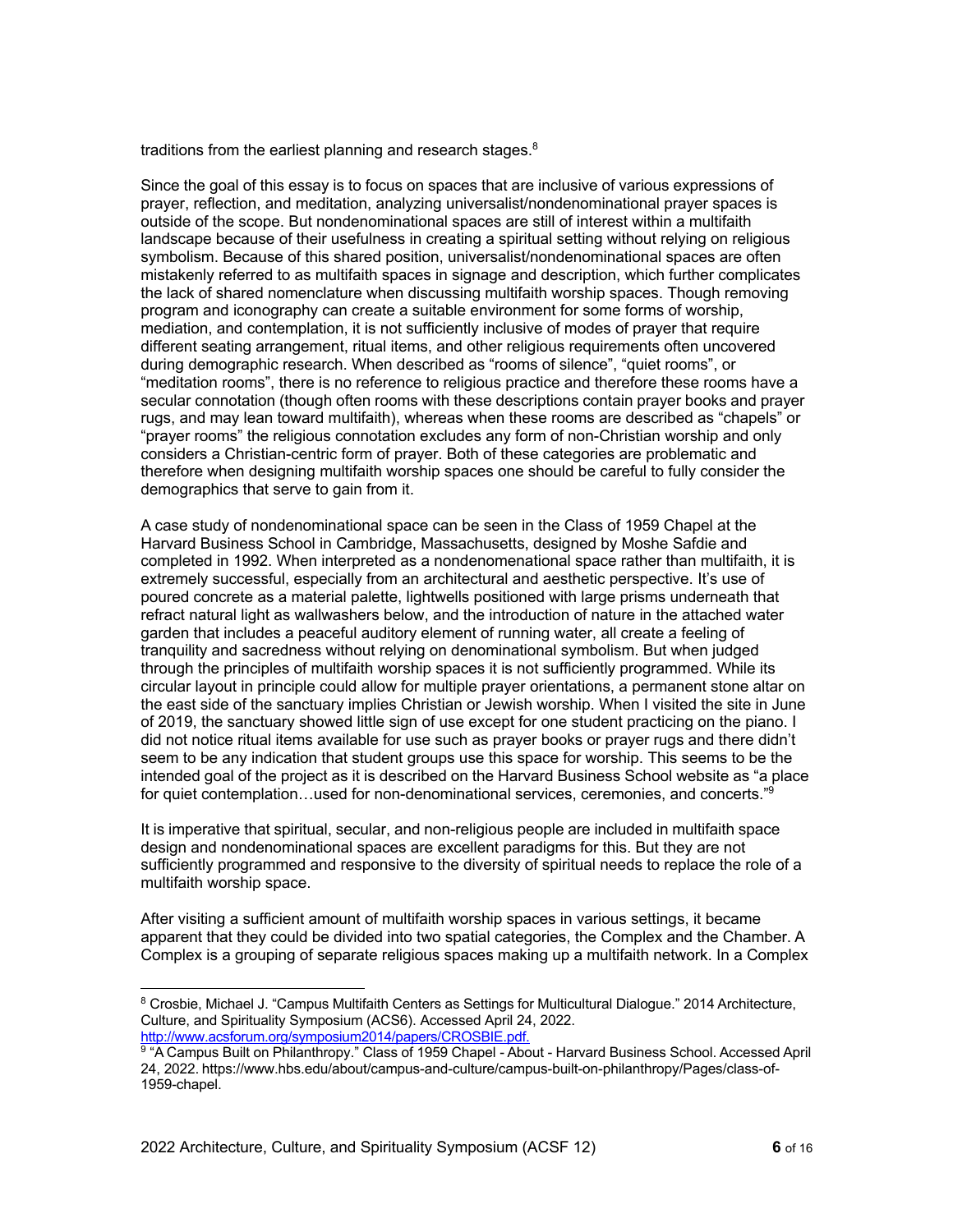there are no shared worship spaces among different religions since each one is accommodated in its own space. Nondenominational spaces are an excellent inclusion into a Multifaith Complex because it designates a secular space for meditation or contemplation among the denominational spaces and recognizes the spiritual needs of the religiously unaffiliated, which is a rapidly growing population. <sup>10</sup> When there is only one shared space, a Multifaith Chamber, a nondenominational approach is a great starting point but accommodating the diversity of religious expression and providing for flexibility needs to be considered as well.

#### **The Complex**

There are a couple different ways to approach the design of a Complex, mostly focused on different methods of circulation. By definition, every Complex will have multiple prayer, meditation, and contemplation rooms, each one representing a different tradition or practice. But how one gets from one space to the other results in different approaches to the Complex typology. Some Complexes exist within the confines of a single building footprint such as a multifaith center. Others may share a common exterior courtyard so the circulation is external rather than internal. They can even exist across an entire campus with various buildings separated by quite a distance, but there would have to be a unifying feature or organization to sustain the feeling that they are all connected within a single institution.

The main benefit of the Complex is the fact that there are different rooms that can be freely programmed as needed. Groups will not have to share a single space so there will be less conflict and concern about symbols, orientation, and ergonomics. From the inside of a prayer room in a Complex, a Muslim prayer room, for example, would look just like a Muslim prayer room in any other location. The Complex offers each group their own autonomy to furnish and personalize the space as they see fit, without having to compromise with the needs of other groups.

The drawbacks of a Complex is that if there is a greater organizational mission to encourage dialogue and interpersonal encounters, there has to be an intention on the designer and the management to facilitate that. This is because with each prayer room seperated and possibly even distant from each other, there is a greater risk that they will be siloed from each other and will not have free communication among the participants. Therefore, making sure that there is a common area to interact is key to designing a Complex.

Designating spaces for religions also becomes a precarious task because it inherently limits the amount of religions that are represented. For example, if only Abrahamic religions are represented, members of other religions may feel disrespected for not being included, especially when the project is being implemented by a public institution. Therefore, a good Complex will require flexibility among the spaces to accommodate demographic changes over time so it is a good idea to not have them custom built for a specific religion unless it is clear they will occupy this space for a long time. This was the unfortunate situation of the Brandeis chapels discussed earlier, as the lack of flexibility did not allow the chapels to accommodate different religious groups as demographics changed.

One notable example of the Complex model is the House of Religions in Bern, Switzerland: A community-led project, funded by the municipal government, to establish a place for religious dialogue, immigrant absorption, community activities and to house sanctuaries for immigrant religious communities who did not have their own worship facilities. The building was initially designed with five empty sanctuaries, as the individual communities lease these sanctuaries and

<sup>&</sup>lt;sup>10</sup> Smith, Gregory A. "About Three-in-Ten U.S. Adults Are Now Religiously Unaffiliated." Pew Research Center's Religion & Public Life Project. Pew Research Center, Accessed April 24, 2022. https://www.pewresearch.org/religion/2021/12/14/about-three-in-ten-u-s-adults-are-now-religiously-unaffiliated/.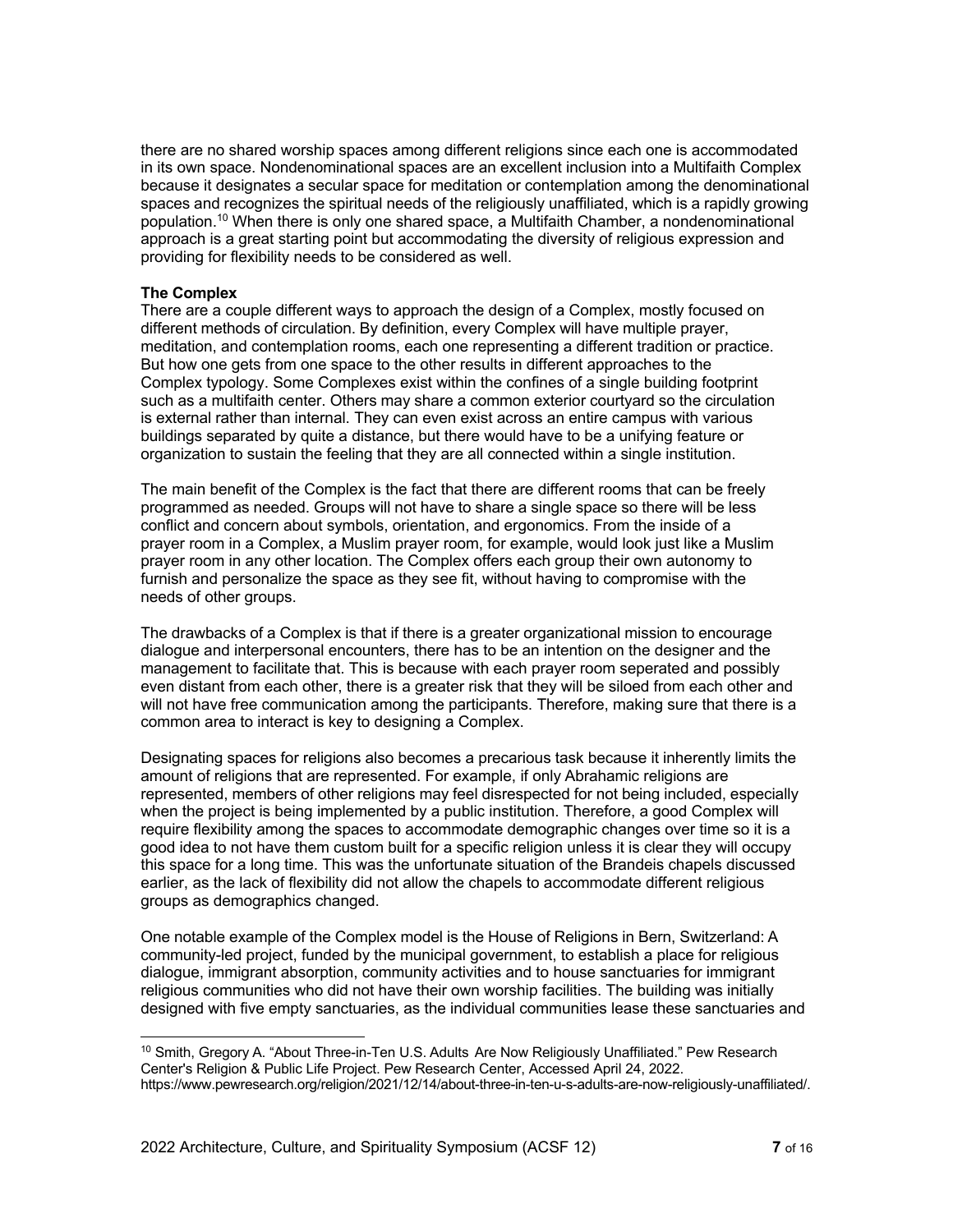outfit them personally in order to encourage self-sufficiency and to avoid issues of changing demographics over time. Because of this, the sanctuaries are hyper-specific to their respective communities and are currently home to a Sri Lankan Hindu temple, an Ethiopian Coptic church, an Albanian Mosque, a Thai Buddhist temple, and an Alevi Dargah.11 Each sanctuary has its own private entrance with the option of opening up a second entrance to the public areas, allowing each group to maintain their own autonomy within the building. In the public areas, there are classrooms, community facilities, a daycare center, and a cafeteria that is both kosher and ayurvedic. This unique financial model of renting out the sanctuaries to each group is an interesting solution to the problem of building bespoke sanctuaries within the Complex model. By focusing on new immigrant groups, these sanctuaries are likely to change as these groups establish themselves enough to build their own facilities elsewhere, therefore opening up the sanctuary space for a new immigrant group to join.

## **The Chamber**

The Chamber is the space more commonly associated with multifaith worship spaces as it is the more common example found in airports, hospitals, and other large public infrastructure spaces. This is because it is a budget-friendly approach; At a minimum, it only requires a single room. In most cases, the Chamber model is utilized because of a lack of allocated resources, or because the facility underestimated the level of effort that would be required to successfully run this type of prayer space, though there are some ways in which a Chamber is superior to a Complex.

In contrast to the Complex which may need additional support in order to facilitate dialogue and encounter, the Chamber produces it naturally, sometimes even too well. Since all users end up using the same space to worship, meditate, or just sit in silence, they are often immediately confronted with another person, using the space in a different way. For some people, that can be quite jarring if they have never had that experience before, and it may ruin the experience for them. But for other people, that shock of recognition may actually lead to better understanding of the other. Sharing space with groups of people one might not have encountered otherwise, during a moment of prayer which for many people is very intimate and vulnerable, can be an enlightening experience when it comes to tolerance and acceptance.<sup>12</sup>

On the other hand, sharing space between different groups of people who may have very different ways of praying might lead to tension and conflict. For this reason Chambers will require much greater administrative support to make sure everyone feels welcome, to make the room feel inviting, and to reset the space when furniture or equipment is used. There has to be constant mediation to make sure that everyone is equally represented and no group is favored, otherwise conflict may arise. Other solutions to this issue are to require booking the room for use so that only one service may be held at a time, having subdivisions through low walls or changes in flooring patterns, or offering auxiliary spaces so that different uses of the space can happen simultaneously without disturbing each other.

The Zurich airport chapel is a great example of a successful Chamber model. This is due to an active chaplaincy which has an office directly adjacent, as well as providing auxiliary spaces for multiple activities to happen simultaneously without disturbing each other. This chapel is simple and was constructed with a limited budget, but the design is effective through the use of soft materials and light. The main sanctuary is able to be used for scheduled services or for individual use and all of the furniture is easily moved in order to maintain flexibility. An auxiliary space is essential to the success of this project since it allows for multiple methods of worship to happen simultaneously and it creates a more intimate space for someone who may prefer that. It can also be subdivided further through the use of a curtain in case there is a desire for gender separation

<sup>&</sup>lt;sup>11</sup> Ursula Ecclesia of the House of Religions in discussion with the author, July 2019.

<sup>&</sup>lt;sup>12</sup> Professor Terry Biddington in discussion with the author, June 2019.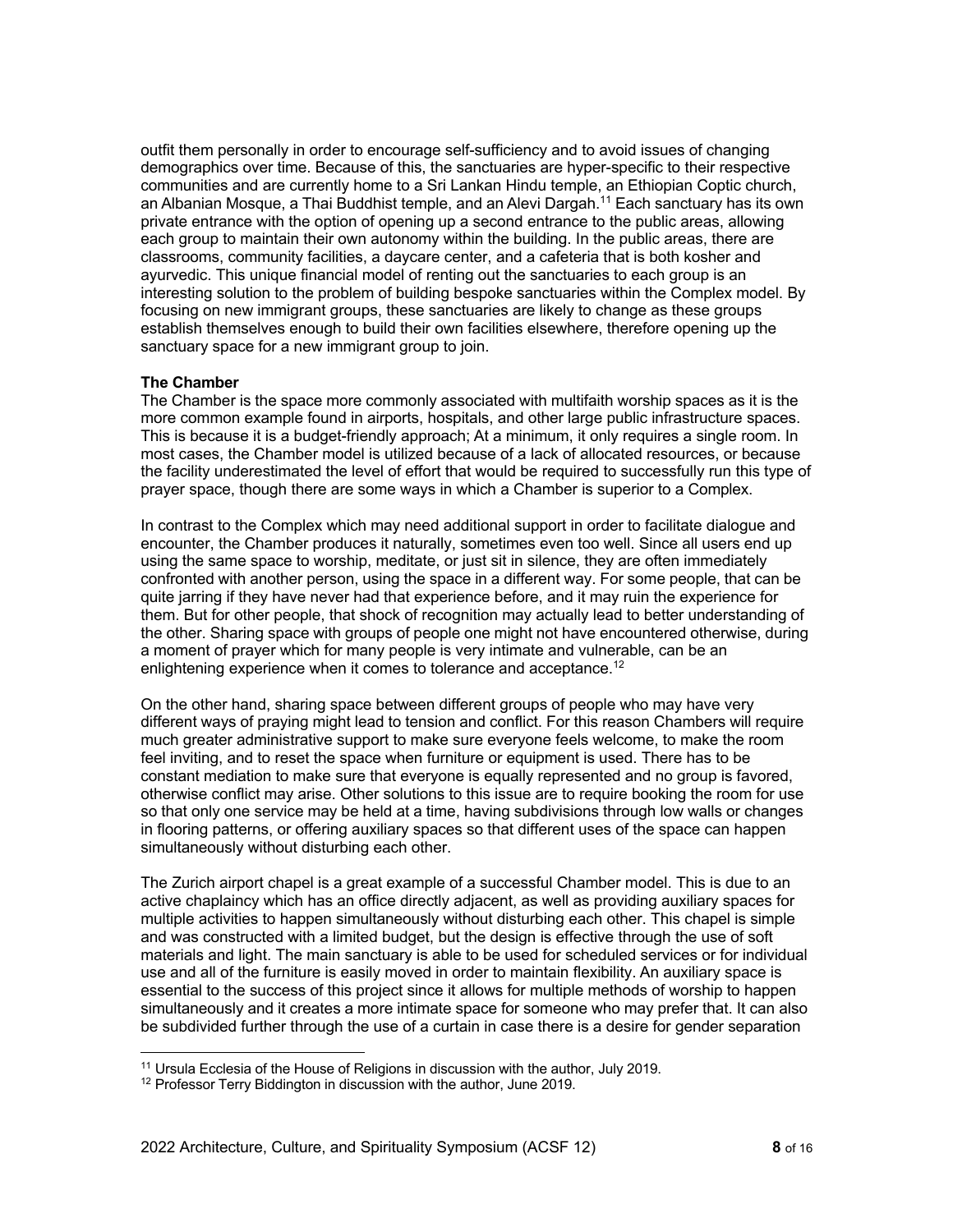or multiple people who wish to use the auxiliary room at the same time. The success of this example is due to its emphasis on flexibility and the proximity and commitment of its chaplaincy, two items that are encouraged to limit tension in the Chamber model.

## **Hybrid**

Though I have represented the Complex and the Chamber as two opposing models to choose from when designing a multifaith worship space, in reality there is never really such a clear divide and it is possible to use lessons learned from both. Hybrid approaches allow for the flexibility necessary for a successful project, and recognize the benefits of both individually designated worship spaces and shared worship spaces.

The Multifaith Center at Wellesley College in Wellesley, Massachusetts, designed by KieranTimberlake and completed in 2008 is an excellent example of a hybrid approach toward multifaith space planning. Found in the basement of the historic Houghton Chapel, the Multifaith Center is organized around a central worship area that various groups can use or rent. Surrounding this Multifaith Chamber are smaller rooms, uniquely organized by mode of spiritual practice rather than denominational affiliation.<sup>13</sup> This results in a Multifaith Complex where one of the rooms within the Complex is a Multifaith Chamber. By allowing for both shared worship space as well as separate worship space, the hybrid model receives the best of both. In fact, most successful multifaith worship spaces have hybrid elements in order to accommodate flexibility in their program.



sharing single space Worship Space





## A) Multifaith Chamber

**B) Multifaith Complex** 

C) Hybrid

Diagram of the three categories of multifaith worship spaces. By the author.

## **Iconography and Practice**

A commonly accepted aesthetic practice for Multifaith Chambers is to clear them of any religious symbols, iconography, or pictorial representations, so as not to offend any religious groups who cannot pray in a space with another religion's iconography expressed. On the other hand, there are some religions for whom iconography is a necessary feature of their worship.

There are some religious practices which require material accommodations to aid in worship that, while not iconography itself, may be distracting or inappropriate to another group. For example, the burning of incense is an important ritual for some, while others may be put off by the smell and the smoke. Furthermore, methods of prayer differ greatly among religious traditions. While some groups prefer sensory "affective" worship through singing, chanting, and movement, other

<sup>13</sup> Kazanjian, Victor, and Stephen Kieran. "Design From Dialogue." Faith & Form (Vol. 42, No. 3, 2009).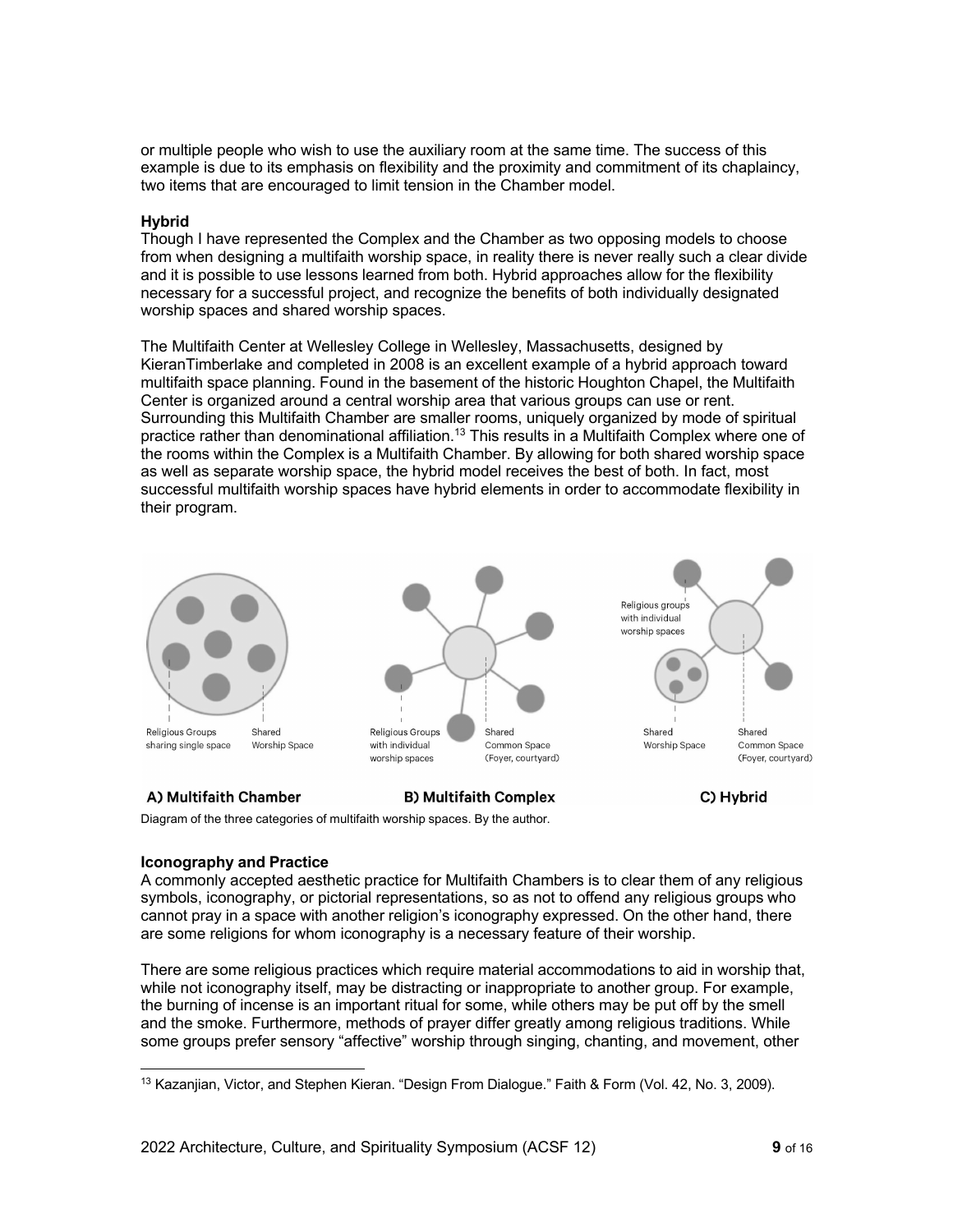groups practice "apophatic" worship through silence and stillness.14 These two modes of prayer cannot coexist simultaneously without one disturbing the other and must be considered when sharing space.

Therefore, an imperative in Multifaith Chamber space planning is to find a way to make all intended groups comfortable enough to share worship space. This is accomplished by finding equivalences among religious groups, i.e. ways of sharing space that accommodates everyone and offends no one. Generally, creating a multifaith worship space that is devoid of any religious symbolism tends to be the best solution but it requires compromise from groups who may feel that their form of worship is limited by this, ultimately excluding the most radical adherents who refuse to compromise their spiritual practices in the name of coexistence. The Multifaith Complex solves this tension but this is dependent on space and budget. When sharing space, a creative solution for icons and ritual items is to allocate sufficient and accessible storage. The MIT Chapel in Cambridge, Massachusetts, designed by Eero Saarinen and completed in 1955, employs this solution by providing each group their own storage closet, located in a basement underneath the chapel. The Multi-Faith Centre at the University of Toronto, designed by Moriyama and Teshima in 2007, also considers this issue by creating extensive storage at the front of the space. These storage spaces are cleverly hidden behind backlit onyx panels, allowing for the access of ritual items in the ideal location while also concealing them behind a rich material palette.

Another approach is to add symbols rather than remove them. This is dependent on the situation, as some religious groups may feel uncomfortable praying in spaces where symbols of other religions are openly displayed, so this is for unique situations. The Tillman Chapel at the Church Center of the United Nations, for example, designed by Harold Eugene Wagoner and dedicated in 1963, contains a permanent cross and four banners representing Judaism, Islam, Buddhism, and Hinduism on the front wall. In practice, this space is not a multifaith space but rather a Methodist chapel that holds interfaith ceremonies in addition to public memorials or commemorations but it is useful for understanding the complications that arise when positively affirming religious symbols.<sup>15</sup> By including the symbols of multiple religions, it inadvertently excludes other religious groups whose symbol is not represented. For example, a Sikh may not feel welcome in this space since the symbol of their religion is not included on the front wall.

Understanding that no religious community is monolithic and that each group will have its own needs and requirements, a space devoid of religious symbols and iconography is generally the best solution for a shared multifaith worship space. Making a space feel sacred without relying on familiar symbols becomes a difficult design challenge but it is the responsibility of the multifaith worship space to make each worshiper feel comfortable and welcome and this is best approached by creating a space whose design is abstract and unadorned with explicit religious symbolism.

## **Orientation and Ergonomics**

The ritual needs of each religious group are most relevant to spatial design when it comes to orientation and ergonomics. This includes the direction the worshipers face when they pray and the physical way in which they pray, whether they are standing, sitting, kneeling, or fully prostrating, and therefore what kind of furniture is relevant to that religion. This becomes more complicated in Chamber examples because the room will have to be able to simultaneously accommodate multiple prayer orientations and multiple worship positions so some extra creativity is necessary in that respect.

<sup>14</sup> Biddington, 92.

<sup>15</sup> "United Nations Ministry." Church & Society - The United Methodist Church. Accessed April 25, 2022. https://www.umcjustice.org/who-we-are/united-nations-ministry.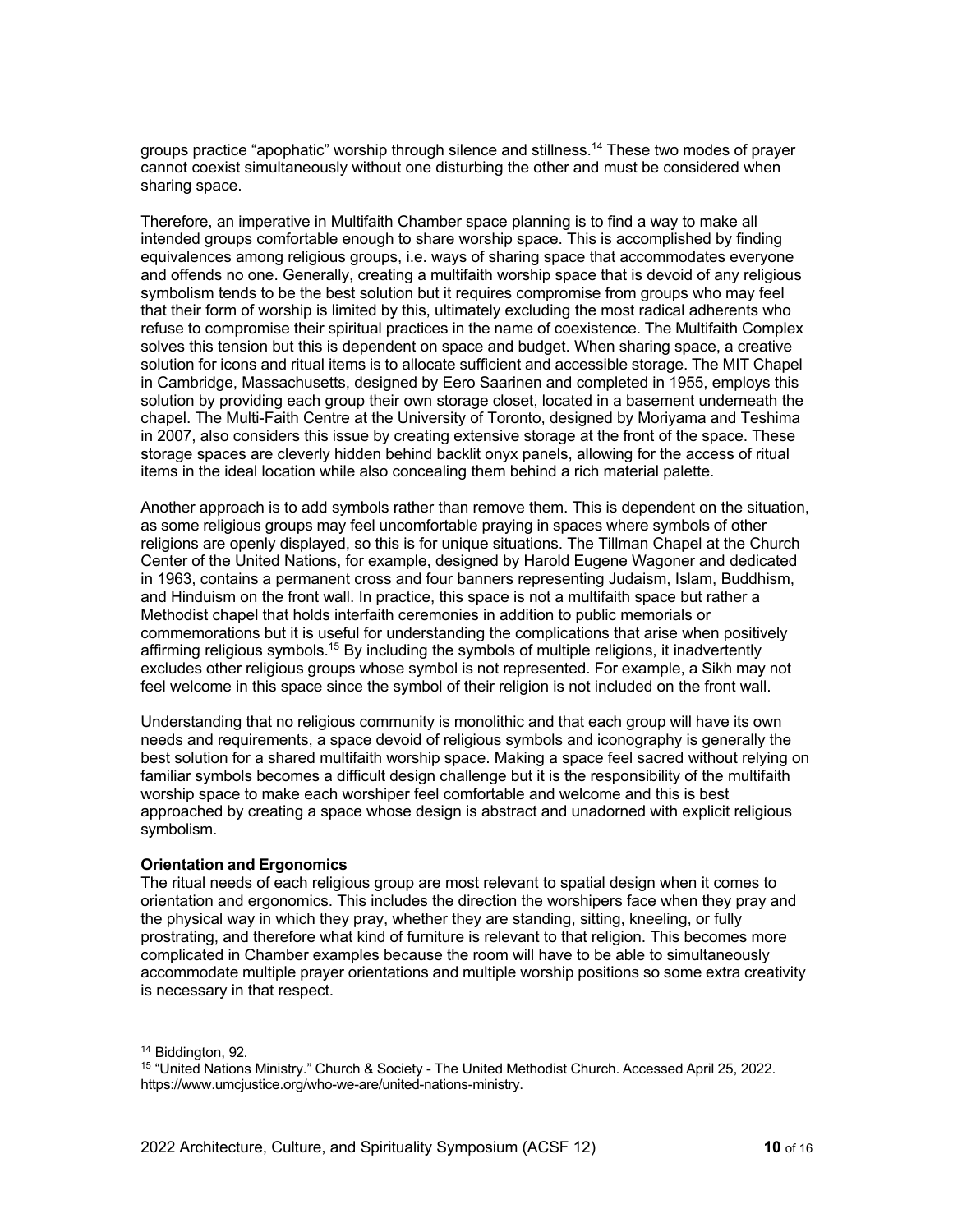Many Christian denominations require an eastward orientation toward the altar or pulpit, though some groups face inward toward one another. The prayer positions require furniture for seating, and some church furniture has added hardware to support kneeling positions. Worshipers from Catholic, Anglican, and Eastern Orthodox denominations have "positive" iconographic expectations and may require additional program for their services such as aumbries or tabernacles for consecrated hosts, a font for holy water, choir stalls or an organ for music, and partitions to separate clergy from laity. On the other hand, Quakers, Anabaptists, and Unitarians would prefer none of these things as their ritual space needs are "negative".

Jewish worship spaces are typically oriented East towards Jerusalem where there is a cabinet that holds a written Torah (an aron). Chairs or pews for seating is customary, typically in a frontal orientation though some synagogues prefer a radial seating layout. Orthodox Jewish worship requires gendered separation, which is traditionally established with a partition that goes down the central aisle or by having women sit in an upper gallery while the men sit below. Progressive Jewish denominations prefer non-gendered seating arrangements.

Islam requires a strict prayer orientation toward Mecca, traditionally with a niche in the front wall signifying this direction (a mihrab), but seen more commonly in multifaith worship spaces as a demarcation on the ground or the wall. Traditionally, Muslim prayer is performed with people lined up in a row facing Mecca and involves standing, kneeling on the floor, fully prostrating, and sitting on the floor, therefore furniture is rarely found in a Mosque and the ground is either carpetted or covered in prayer rugs. Shoes are not allowed, so there are often shoe racks found at the entrance, and prayer is separated by gender, occasionally with a physical barrier or with a women's gallery. Ritual washing before prayer is also a necessary component of Muslim worship so washing facilities catered specifically to this need are preferred.

Buddhists from some traditions, Tibetan for example, have "positive" ritual needs and expect to worship with a shrine containing a statue of the Buddha alongside candles, prayer wheels, and incense burners. Worship consists of sitting on the floor or on a cushion and reciting mantras and sacred texts, occasionally accompanied by musical instruments. On the other hand, Zen Buddhists prefer "negative" prayer space and prefer silent meditation and simple accommodations.

Broad divergences of prayer and ritual are found in Hinduism, Sikhism, and many other world faiths as well. Therefore, a successful shared space will be able to accommodate worship across multiple spectra: "individual-group; noise-silence; movement-stillness; permissible and nonpermissible items; gendered-inclusive space; worship that is object dense-object sparse; as well as cater for doctrines or worldviews that are mutually inclusive-antagonistic."16

Sitting is not a universal prayer position and therefore it is important when different groups share a common room that the furniture is easily moved to accommodate different room layouts. Having a fixed altar at the Eastern end, having heavy pews that cannot be easily moved, and not allowing for enough space for other modes of prayer and reflection make a space not sufficiently multifaith. Unfortunately, in areas where Christianity is dominant, many multifaith spaces have an unintentional Christian-centric spatial layout, especially when the space had been converted from a church to multifaith or when the steering committee is exclusively Christian and does not properly engage with end-users.

## **Dialogue and Encounter**

While providing publicly accessible prayer and reflection space is the main goal under discussion, it is not the only goal. Multifaith spaces also create opportunities for different communities to

<sup>16</sup> Biddington, 93.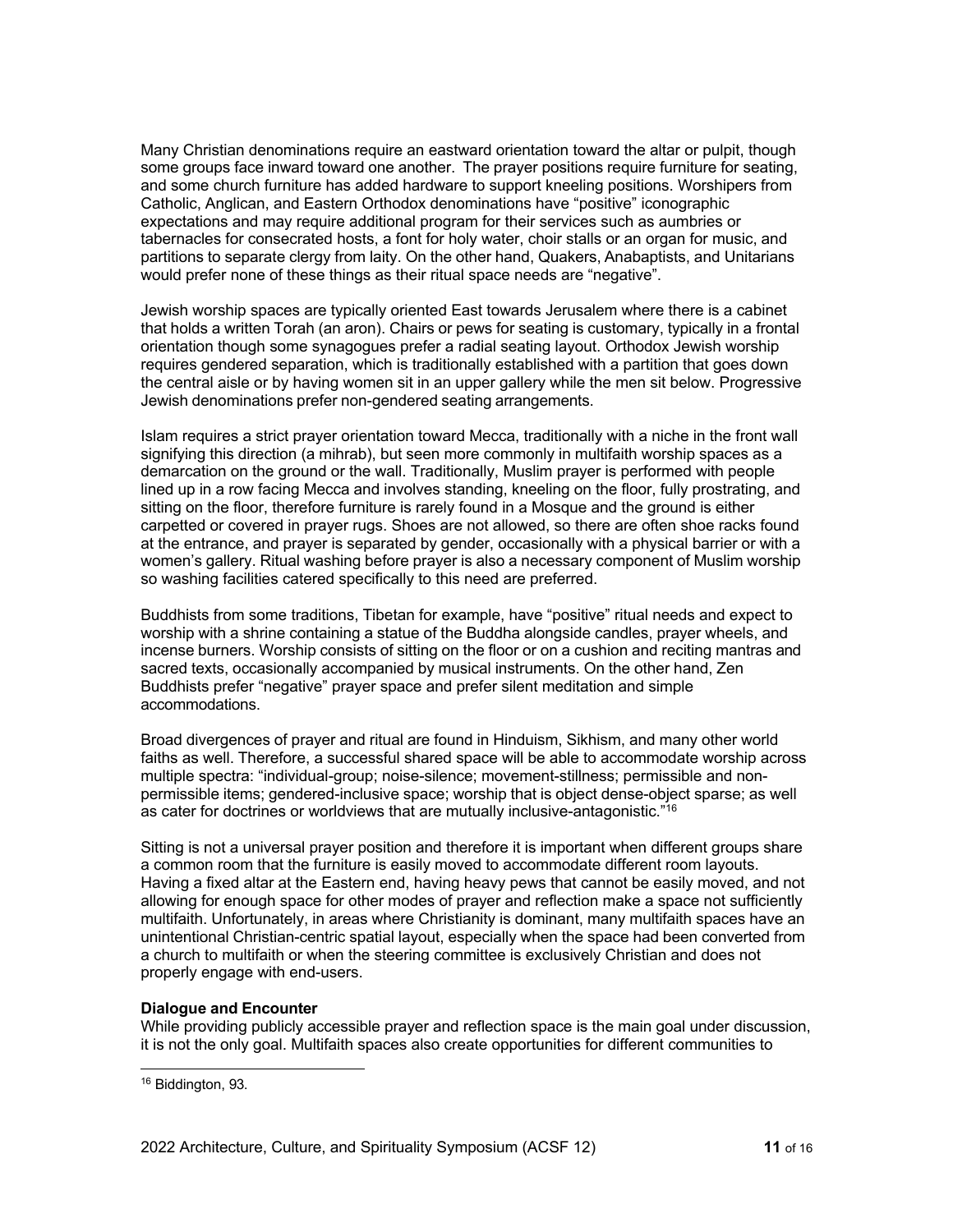interact that might not usually encounter each other, resulting in shared acceptance and a stronger tapestry of multiculturalism. Further benefits of a successful multifaith space could be the integration of minority groups into society, immigrant absorption and language acquisition, the creation of a diverse social network and new friendships, and the softening of religious fundamentalism within certain communities, among many other benefits.

Therefore, the capacity for a multifaith worship space to encourage dialogue and encounter with the "other" is one of the main principles in creating a successful space. Not every multifaith space has the goal of making disparate peoples feel welcome, but rather simply furnishing a space due to demand for worship space in a public institution. Examples of this can occasionally be seen in airports, where the worship area is allocated simply to provide a service in the same way that a breast-pumping room or a pet relief area is an added amenity and nothing more. Without a programmatic goal of providing a safe space to encounter the "other", multifaith spaces can feel stale and siloed, and when that encounter inevitably happens, it can be a flashpoint.

One of the unspoken assumptions of multifaith spaces is that it is a worthwhile endeavor to provide a space for people of different identities to meet and interact. It's important to recognize that these assumptions exist within multicultural societies who encourage the coexistence and acceptance of a diversity of ethnicities and religions. Therefore, the motivations for establishing multifaith spaces should be examined in order to better provide for the end-users, especially when the funding is coming not from those individual communities but from the government or a larger institution. Is the creation of this space meant to serve an actual community need? For example, in a university setting, were students scrambling to find empty rooms to pray in between classes, causing them distress and depriving them of their religious needs? Or is the space more of a political statement, meant to attract more diverse enrollment or to make an architectural statement about the institution's values? Often it is both, but these assumptions need to be examined in order to ensure success. If a space is created simply as a political stunt for an imagined or prospective community, it may result in a derelict space, wasted resources, and a sense of bad faith.

The most successful multifaith spaces are more than just public amenities for religious ritual, in their ideal form they are centers of dialogue where multicultural encounter is witnessed in its highest expression. Therefore, the initial design should take this capacity for encounter into consideration from the outset. They must encourage informal interactions as people pass each other in the hallway or find each other sitting at the same table to eat. An element of voyeurism and exhibitionism does well in places of religious encounter, with carefully placed windows or doorways, in order to encourage healthy curiosity about the rituals and practices of other groups, or for groups to showcase their unique customs to the rest of the community. But this should not come at the expense of a group's autonomy, and their right to privacy should always be paramount. There is a fine line between encouraging curiosity and religious expression, and making religious services feel like performances without consent. Additionally, there is a limit to how much architecture alone can create these social situations. A creative design accompanied by an active chaplaincy or facility administrator is the best situation, as a committed staff has the ability to encourage warmth and welcomeness in a more direct fashion.

Returning to the two archetypes of Complex and Chamber, each has their own unique benefits and drawbacks when it comes to informal interactions. In the case of the Complex, where each group has their own prayer space, there can be a tendency for each space to be siloed from one another, limiting the capacity for encounter. Therefore, it is important for a design to be employed that encourages interaction, by having a shared anteroom that fosters socialization, by thoughtfully positioning entrances and hallways so that it is commonplace to rub shoulders with one another, or by sharing support facilities such as dining or ritual washrooms.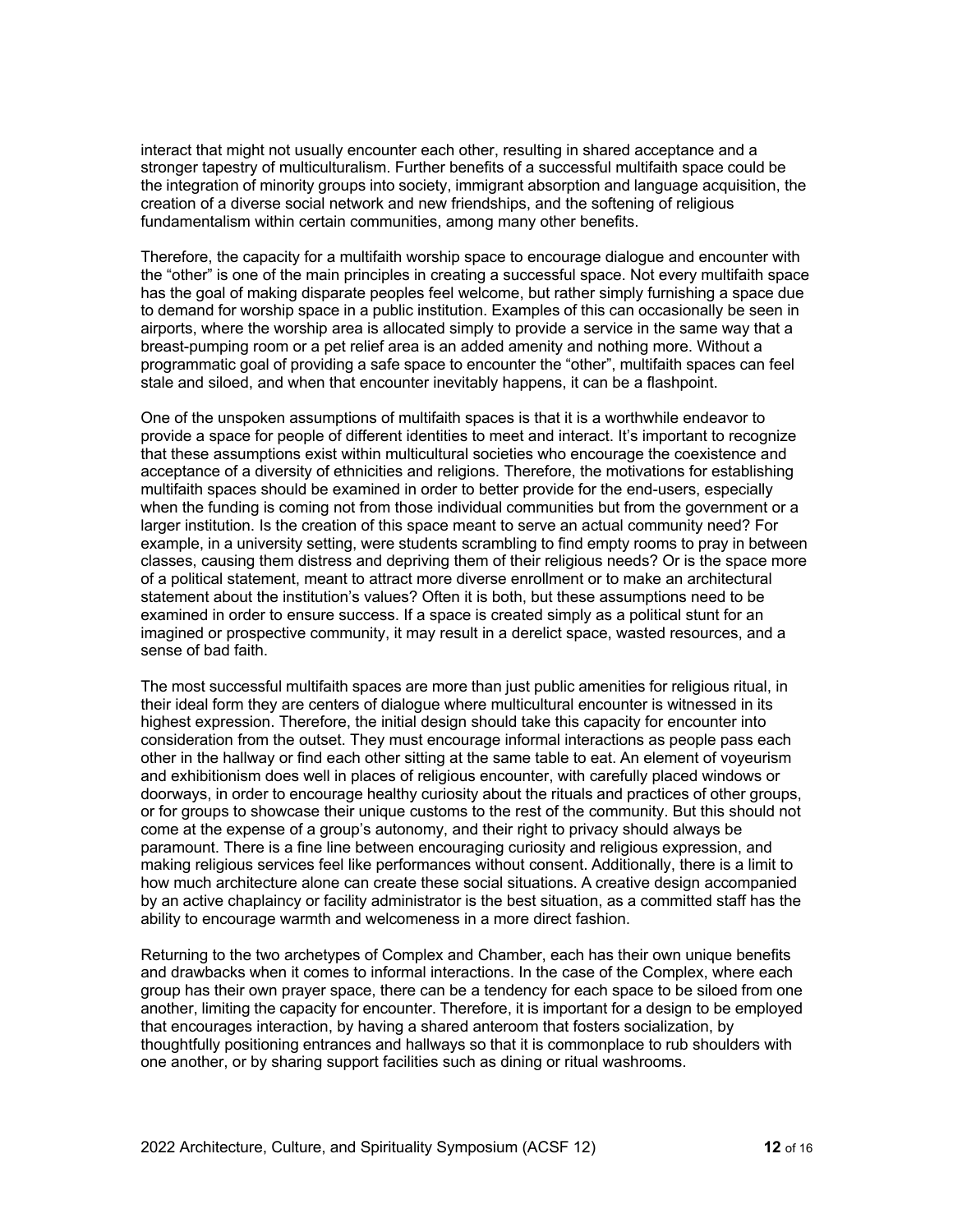On the other end of the spectrum is the Chamber, where all religions share a single room, where the capacity for encounter is so high it could make some people uncomfortable. People may be jarred when they find themselves praying next to someone from another religion, and while for some people this may turn them away, for others, this could be an experience that opens their mind to acceptance. Many multifaith worship space administrators have spoken about people having transformative experiences in a multifaith worship room when the shock of encountering the "other" who they had been taught to be suspicious of, turns into a situation of unity and coexistence. Chambers will require greater staff support, as there will undoubtedly be moments of tension when worshipers sharing the same space cannot reach a compromise. For example, if enough people gather for a worship service that involves singing or chanting, this may disturb other people in the room who are attempting their own prayers or meditation. This is something the designer and administration should attempt to resolve ahead of time, through the use of visual barriers and sound barriers, or by staggering prayer times.

On the subject of tensions between worshipers in a multifaith worship space, a certain amount of it is to be expected as people learn to coexist and accept compromise in the public sphere, but there are other types of conflicts that are beyond what is permissible within a multicultural framework. Simply put, it is not required to be accepting of people or groups who do not accept others or who are opposed to the multicultural project. While ethnic tensions can hopefully be dissipated through dialogue and warm interactions, some theological stances cannot be accommodated. For instance, if one group is opposed to sharing prayer space with another group because their religious convictions will not allow them to share space and they are unwilling to compromise, they may be too fundamentalist for a multifaith situation. Similarly, proselytization is a practice that cannot be accepted in a multifaith framework, since each person should feel safe entering a multifaith worship space and should not be made to feel under attack. A group who cannot tolerate the religious expression of another group will undermine the whole idea of a multifaith space.

On the other hand, it is not the place of the designer or campus administration to be critical of a religious group's theological requirements, and any group whose ritual needs contradict with greater cultural norms need to be carefully considered. For instance, some groups require their prayer spaces to be separated by gender, and they should be allowed to practice their customs as they see fit. But at the same time, some people may not feel comfortable worshiping in a gendered space or there may be a desire to provide accomodation for transgender and nongender conforming individuals which could complicate the designation of gender separation. Therefore, it is up to the designer and administration to negotiate a balance between conflicting positions, especially when they are voiced by representatives of the target community, and to come up with a creative solution if possible.

#### **The Importance of Spiritual Aesthetics**

It is necessary to consider the role of physical design in multifaith worship spaces in addition to layout and programming. This is an often overlooked aspect of multifaith worship spaces, which is understandable considering functionality is the most important feature and usually budgets are low, but it must not be forgotten that a multifaith worship space must feel like a sacred space. Too often, a multifaith worship space feels more like an office or a waiting room than a place of worship, creating a non-aesthetic of placelessness and profanity.

That is why spiritual aesthetics is one of the three principles that make a successful multifaith worship space. Even if the programmatic needs are fully accounted for and there is a thoughtful way of encouraging dialogue and limiting tension, if the space doesn't feel sacred people will not treat it that way. There is no reason that a multifaith room should feel any less sanctified than a church or a mosque, but unfortunately many are not treated with that same level of reverence.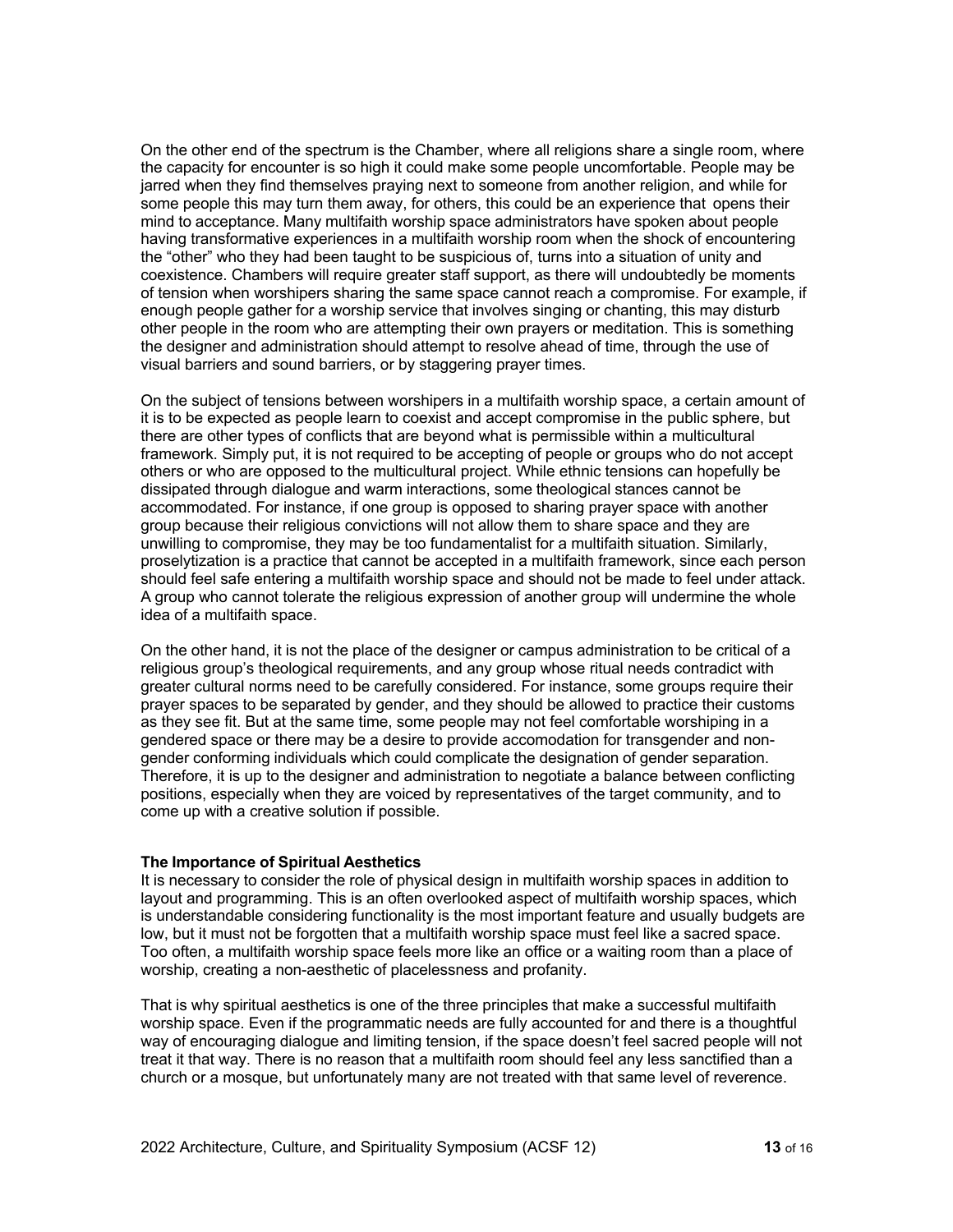There are many design methods for creating a hallowed environment, but first and foremost there must be awareness and intention to create a sacred environment. Creating a spiritual environment is a very abstract and subjective concept and there is no single method to create a feeling of sacredness in a space, but most would agree when they are in one. What causes that feeling cannot be definitively said, and it is different for every person, but at the very minimum an intention must be set.

Spiritual aesthetics is generally a discussion more relevant to Chamber design, since it deals with the difficulty of creating a spiritual atmosphere in a neutral environment. In a Complex, each space has its own denominational affiliation and therefore they can rely on the traditions and history of that religion to establish the sacredness of that space. A Catholic space, for instance, can rely on the long history of Catholic churches to inform the interior design, through iconography, art, architecture, etc. A Chamber, on the other hand, does not have that luxury and therefore extra effort and thought needs to be put into its physical design so that it can come across as a spiritual space.

But a Complex should still feel like a multifaith center outside of the respective prayer areas. The public and shared space can be treated in a careful way to create a feeling of connectedness and sacredness throughout the entire complex. This should include the entrance, the corridors and circulation spaces, shared amenities such as dining halls, and especially overall massing and facade design.

Returning to the precedent of the chapels at Brandeis University, though it may have demographic complications due to its age, it boasts an impressive architectural aesthetic that gives each sanctuary its own unique identity but also molding each sanctuary in a unified language that represents them as a single project. The site gathers the three freestanding chapels to face each other surrounding a lilypond, and there is a continuity throughout all three chapels in massing and materiality, establishing them as variations on a theme. The grey brick facades, the window arrangements, and the positioning of the chapels themselves all speak to a harmoniousness and shared relationship to one another. This design methodology results in a statement not just about the relationship of the chapels to each other but to the relationship of the religions themselves, each different but in conversation with one another.

Taking a strong aesthetic position is a good way to designate the space as something special, in this case, a place of spirituality or contemplation. Some argue though that this could alienate certain people and that it is better to compromise aesthetics in the name of avoiding conflict. Ultimately this stems from a question about the purpose of a multifaith worship space and the role of prayer, meditation, or contemplation in that space. Is a multifaith worship space merely a service to be provided for or is it something more? Many airport prayer rooms, for instance, feel like amenities and nothing more. They exist so that a flight passenger can check prayer off their list of things to do before getting on an airplane, along with visiting the duty free, grabbing a snack, etc. This is of course better than not having any place at all set aside for prayer and reflection, but this establishes a mundanity that prayer strives to create a separation from.

Another reason that a multifaith worship space could lack a feeling of sacredness is an overemphasis on flexibility on the part of the administration. While generally budget constraints are a main cause of a multifaith worship space that lacks aesthetics, in the case of the New York University Global Center for Academic and Spiritual Life, designed by Machado and Silvetti Associates and inaugurated in 2012, a sufficient budget was apportioned for this purpose built project. The programming shows the depth of research taken by the architects and planning committee to accommodate diverse religious needs as well as extensive flexibility which can be seen in the amount of breakout rooms and storage for moveable furniture. This building has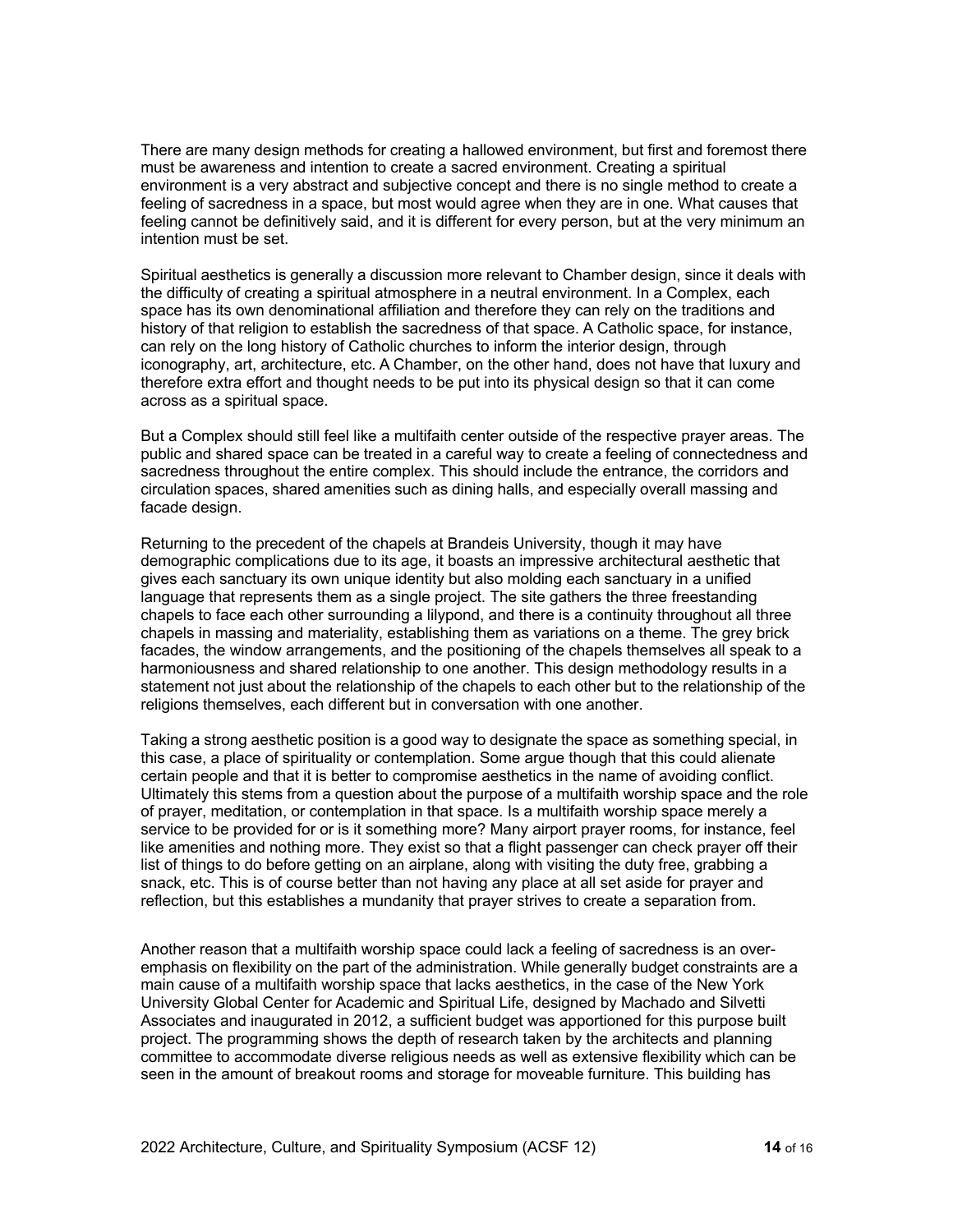multiple worship areas, offices for religious, spiritual, and secular life, a meditation room, dining areas (with considerations for religious dietary laws), etc. Unfortunately, the interiors show an ambivalent approach toward spiritual aesthetics. The Muslim prayer room, for example, becomes de facto the largest mosque in southern Manhattan every Friday, but completely lacks the feeling of reverence one would expect when walking into a mosque of such magnitude. In fact it feels more like a conference room or a multipurpose room, which in fact it is because this room is also used as a yoga studio, a classroom, and a meeting room.

While flexibility is an essential element of a successful multifaith worship space, when it is mistaken for a multipurpose space, the flexibility has gone too far. One is sacred and the other is mundane. The difference between the two is partly programming but the deeper reason for that difference is intention and aesthetic direction. There are many specific reasons that the Muslim prayer room at the Global Center for Academic and Spiritual Life does not feel like a space for worship: the generic acoustic ceiling tile and off the shelf room divider for instance, but it is the overall impact of the space that makes the case that a clearer aesthetic design philosophy could have added a lot to this project.

The Multifaith Center at Wellesley College, on the other hand, is not just successful in its programming and capacity for dialogue, it also has a very powerful aesthetic with its extremely clean design and emphasis on materiality. Constructed inside the crypt of a historic chapel, the decision to expose the stone and brick foundations and celebrate the patina rather than covering it in drywall and paint creates a powerful atmosphere in the space. This project establishes itself as a place of spirituality and reflection through its aesthetics and though it does allow for flexibility, it avoids any sense of mundanity through its strong sense of design and materiality.

#### **Minimalism and Blandness**

As argued earlier, most successful multifaith worship spaces remove all traditional symbols of religion in common areas in order to favor neutrality in the space. Without statues, figural paintings, and religious ornamentation, many of the most iconic religious buildings would also feel empty, and this is why a minimalist design aesthetic that celebrates that void works so well for multifaith worship spaces. But minimalist architecture is quite difficult to design and can also be expensive. By contrast, the majority of multifaith worship spaces in the world are not minimalist but just bland. Generally, the most budget-friendly way to construct a space ends up having lots of artifacts and recognizable features that take away from its separateness and cause it to feel like any other office space or multipurpose room. But there is also a trend in multifaith architecture for there to be a preference for blandness, stemming from a misguided understanding of the difference between blandness and minimalism.

Some have argued<sup>17</sup> that the banality of most multifaith worship spaces stems from the inherent limits of their design. Aiming for neutrality results in removing not just iconography but all meaning-making from the space so that no aspect of the design can be seen as offensive to any group. This, coupled with small budgets, often results in extremely mundane spaces that by design, do not reflect the religious experience they are meant to encourage. This banality is often by accident though some chaplains and administrators state a preference for blandness.<sup>18</sup> They aim to strip the space of any possible meaning that could lead to feelings of inappropriateness or religious bias. This is often taken to such an extreme that any aesthetic position at all is suspect and design decisions are avoided, for fear of offense. But "saying nothing" inevitably leads to meaning-making happening in unintended and comical ways, such as interpreting Christian

<sup>17</sup> Crompton, 474.

<sup>&</sup>lt;sup>18</sup> Author's discussion with the chaplain of the Oasis Faith and Spirituality Centre at the University of Central Lancashire, June 2019.